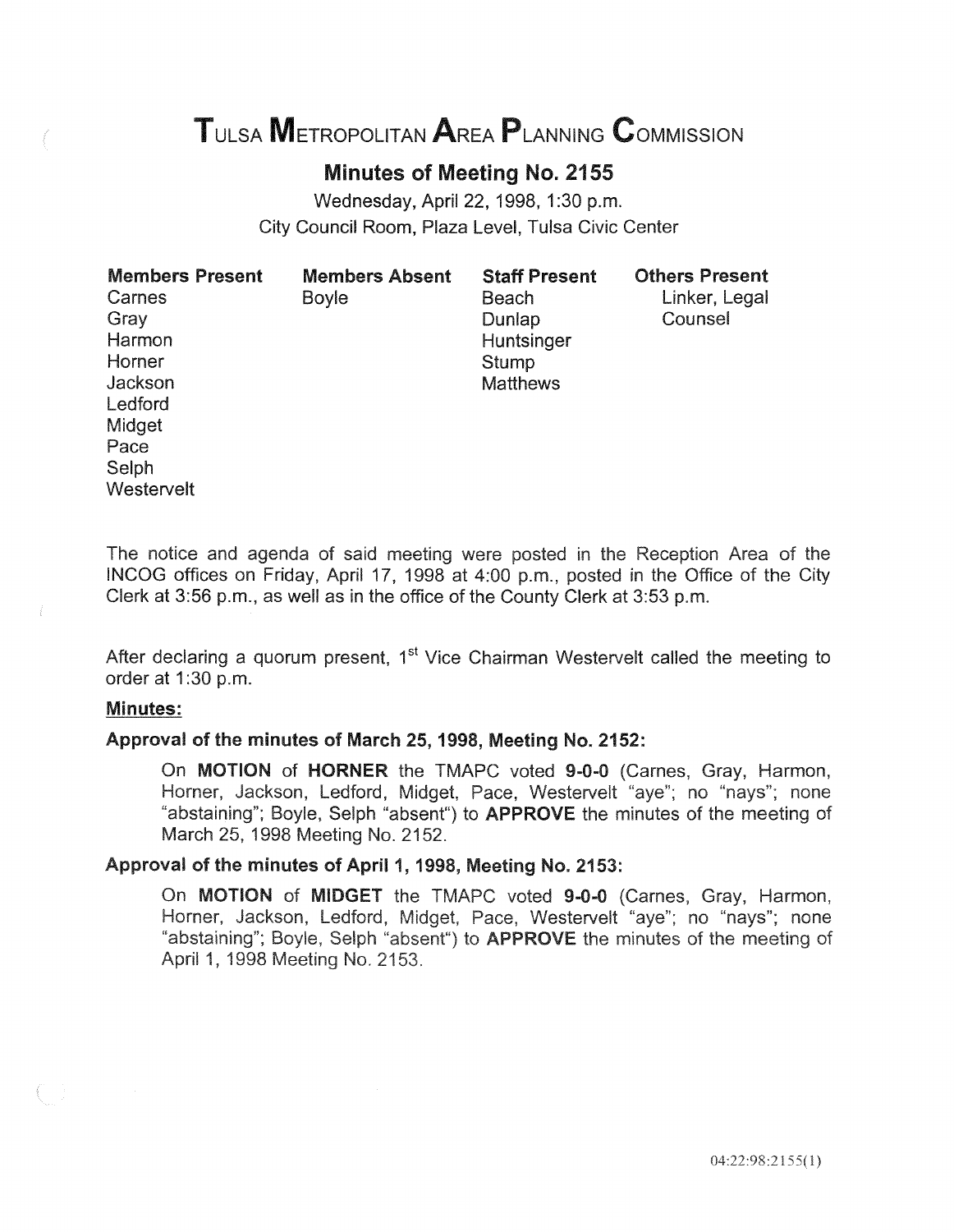# Reports:

# Committee Reports:

#### Budget and Work Program Committee:

Mr. Horner reported that the Mayor's Office made some minor changes to the budget and the budget will go before the City Council for their approval on April 30, 1998.

#### Community Participation Committee:

Ms. Gray stated she would like to have some input from the Planning Commission regarding topics for the next quarterly meeting. She commented that she has received feedback about the previous quarterly meeting and many people requested that TMAPC have more meetings because they learned something new each time.

#### Rules and Regulations Committee:

Mr. Westervelt reported there will be a meeting directly following the Planning Commission

#### Special Residential Facilities Task Force:

Mr. Westervelt reported there will be a meeting Thursday, April 23, 1998 at 3:30 p.m. to look at the roles of the Board of Adjustment and the Planning Commission with regard to special residential facilities. He informed the TMAPC that the Task Force will be touring two facilities on April 30, 1998.

### Director's Report:

Mr. Stump reported that there are no zoning or subdivision items on the City Council Agenda for April 23, 1998. He stated the City Council will review the accomplishments of TMAPC and the Board of Adiustment for 1998 and what they propose to do next year. He indicated the meeting has been rescheduled to April 28, 1998 at 3:00 p.m., Room 201.

Mr. Westervelt stated he would be attending the City Council meeting on April 23, 1998.

# SUBDIVISIONS:

## LOT-SPLITS FOR RATIFICATION OF PRIOR APPROVAL:

| L-18601 - Teryk Ferris (2502<br>1625 North Greenwood                                                                | $(PD-2) (CD-1)$  |
|---------------------------------------------------------------------------------------------------------------------|------------------|
| $L-18615 -$ Marvin McDonald (3492)<br>6054 - 6062 South 31 <sup>st</sup> West Avenue                                | $(PD-8) (CD-2)$  |
| L-18628 31 <sup>st</sup> and Memorial LLC<br>West of Memorial on 31 <sup>st</sup> Court                             | $(PD-17) (CD-5)$ |
| L-18632 Roy Johnsen<br>North and east of northeast corner 118 <sup>th</sup> East Avenue and 61 <sup>st</sup> Street | $(PD-17) (CD-5)$ |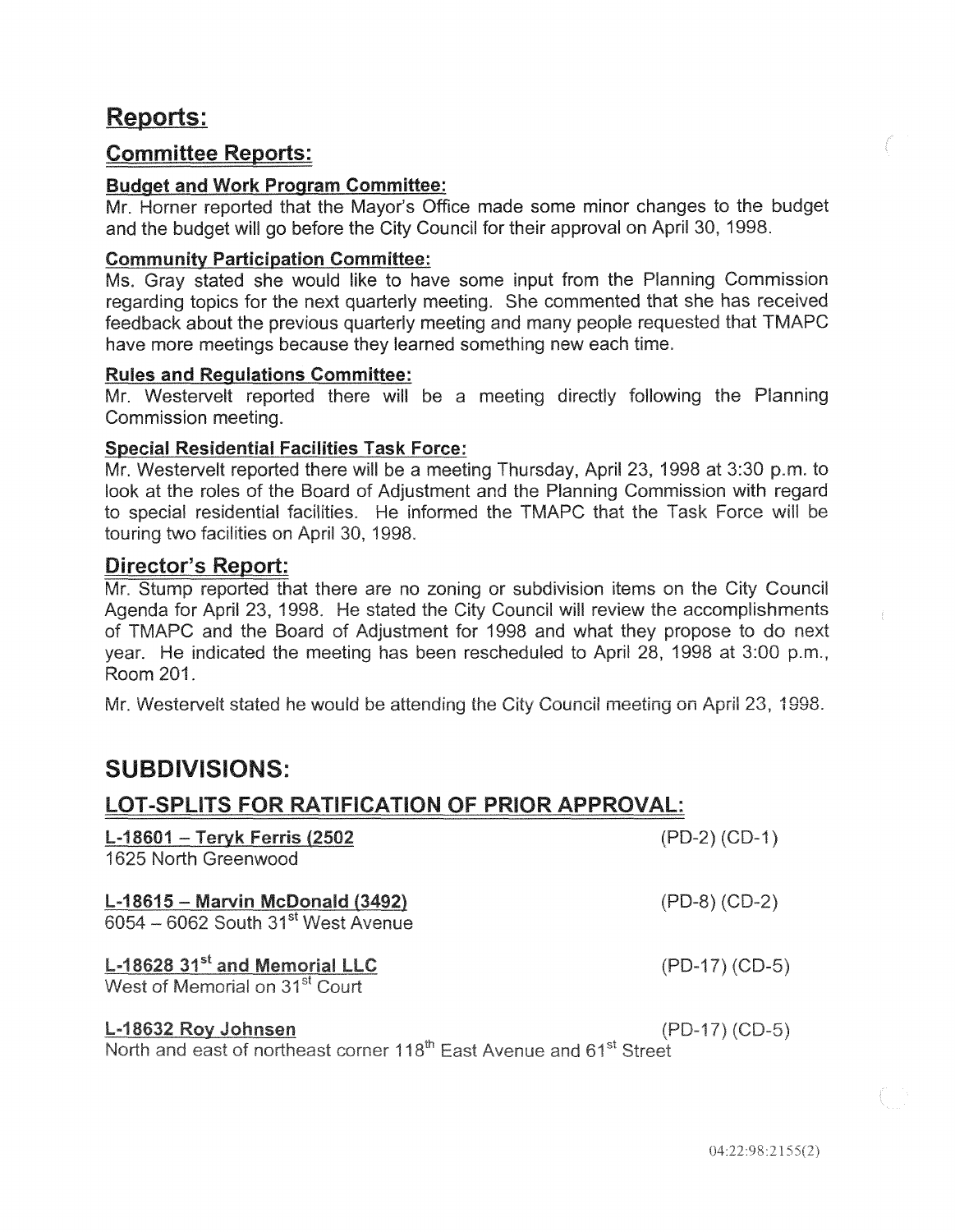#### Staff Recommendation:

Mr. Beach stated all of the lot-splits meet the zoning code and subdivision regulations and are in order. Staff recommends approval.

#### TMAPC Action; 9 members present:

On MOTION of MIDGET the TMAPC voted 8-0-1 (Carnes, Gray, Horner, Jackson, Ledford, Midget, Pace, Westervelt "aye"; no "nays"; Harmon "abstaining"; Boyle, Selph "absent") to **RATIFY** these lot-splits given Prior Approval, finding them in accordance with Subdivision Regulations.

\* \* \* \* \* \* \* \* \* \* \* \*

## **FINAL PLAT:**

#### Villas on Memorial (1283) (PD-18) (CD-8)

North of the northeast corner East 81<sup>st</sup> Street and South Memorial Drive.

#### Staff Comments:

Mr. Beach stated that all of the releases are in and staff recommends approval to final legal review.

#### TMAPC Action; 10 members present:

On MOTION of HORNER the TMAPC voted 10-0-0 (Carnes, Gray, Harmon, Horner, Jackson, Ledford, Midget, Pace, Westervelt "aye"; no "nays"; none "abstaining"; Boyle, Selph "absent") to **APPROVE** the Final Plat for Villas on Memorial subject to final legal review as recommended by staff.

\* \* \* \* \* \* \* \* \* \* \* \*

Mr. Selph in at 1:35 p.m.

The Vintage on Yale (PUD 389) (1583)  $(PD-18) (CD-8)$ Southeast of the Southeast corner of East 81<sup>st</sup> Street and South Yale Avenue

#### **Staff Comments:**

Mr. Beach stated all of the release letters are in and staff recommends approval subject to final legal review.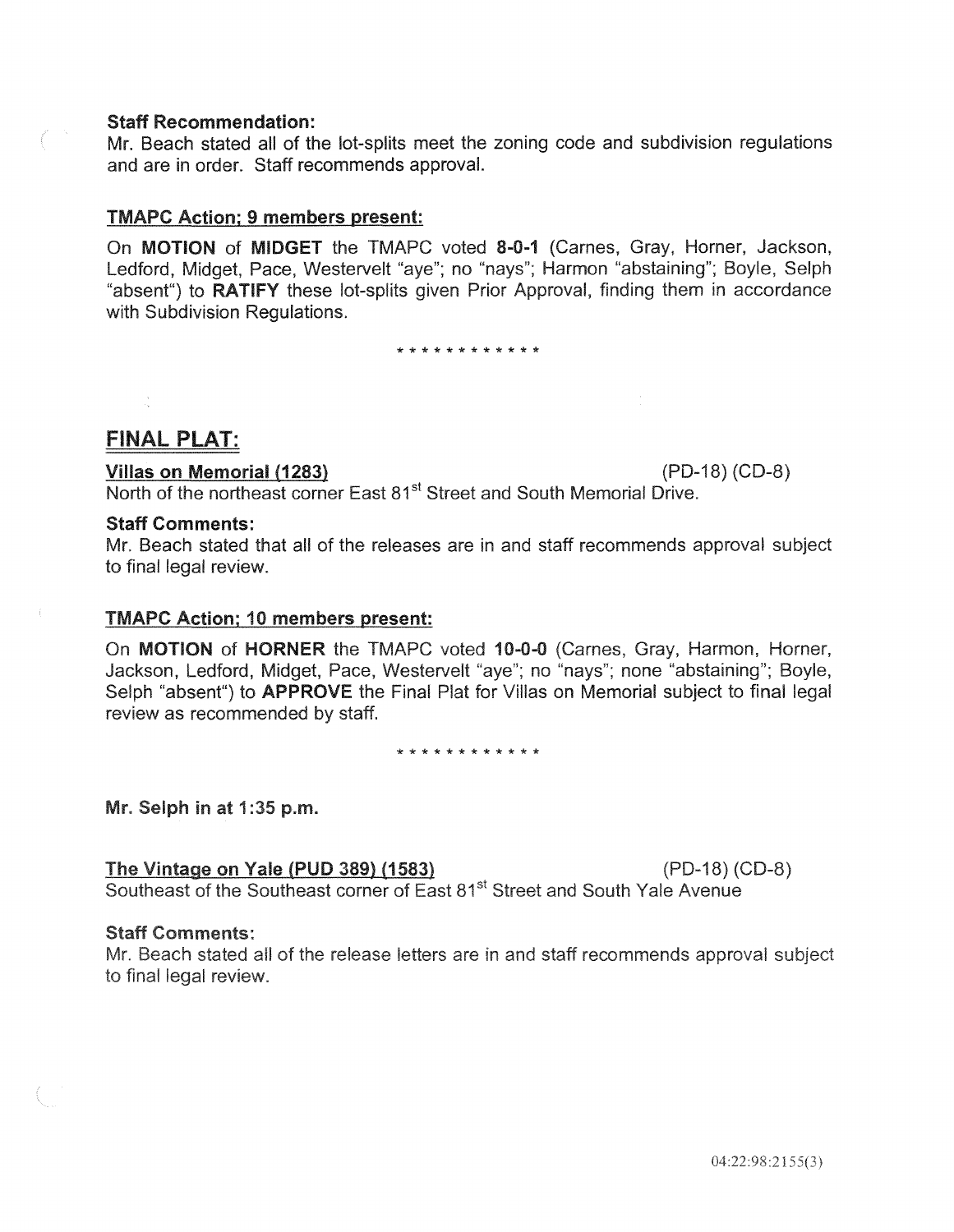#### **TMAPC Action: 10 members present:**

On **MOTION** of HORNER the TMAPC voted 10-0-0 (Carnes, Gray, Harmon, Horner, Jackson, Ledford, Midget, Pace, Selph, Westervelt "aye"; no "nays"; none "abstaining"; Boyle "absent") to **APPROVE** the Final Plat for The Vintage on Yale subject to final legal review as recommended by staff.

\* \* \* \* \* \* \* \* \* \* \* \*

Crestview (2402)  $(PD-25) (CD-1)$ Southeast of the Southeast corner of East 36<sup>th</sup> Street and North Cincinnati Avenue

#### **Staff Comments:**

Mr. Beach stated all release letters are in and staff recommends approval subject to final legal review.

#### TMAPC Action; 10 **members** present:

On MOTION of HORNER the TMAPC voted 10-0-0 (Carnes, Gray, Harmon, Horner, Jackson, Ledford, Midget, Pace, Selph, Westervelt "aye"; no "nays"; none "abstaining"; Boyle "absent") to **APPROVE** the Final Plat for Crestylew subject to final legal review as recommended by staff.

\* \* \* \* \* \* \* \* \* \* \* \*

The Remington at Memorial (1283)

(PD-18) (CD-8)

Northeast of East 81<sup>st</sup> Street and South Memorial Drive

#### Staff Comments:

Mr. Beach stated the applicant has requested that this case be passed till the end of the TMAPC meeting.

#### There were no interested parties wishing to speak.

Mr. Westervelt announced this case moved to the end of the TMAPC meeting.

\* \* \* \* \* \* \* \*

#### Audubon Park (PUD-554) (2383)

 $(PD-26) (CD-8)$ 

West of the northwest corner of East 101<sup>st</sup> Street and South Memorial Drive

#### **Staff Comments:**

Mr. Beach stated subject to final legal review, the staff recommends approval.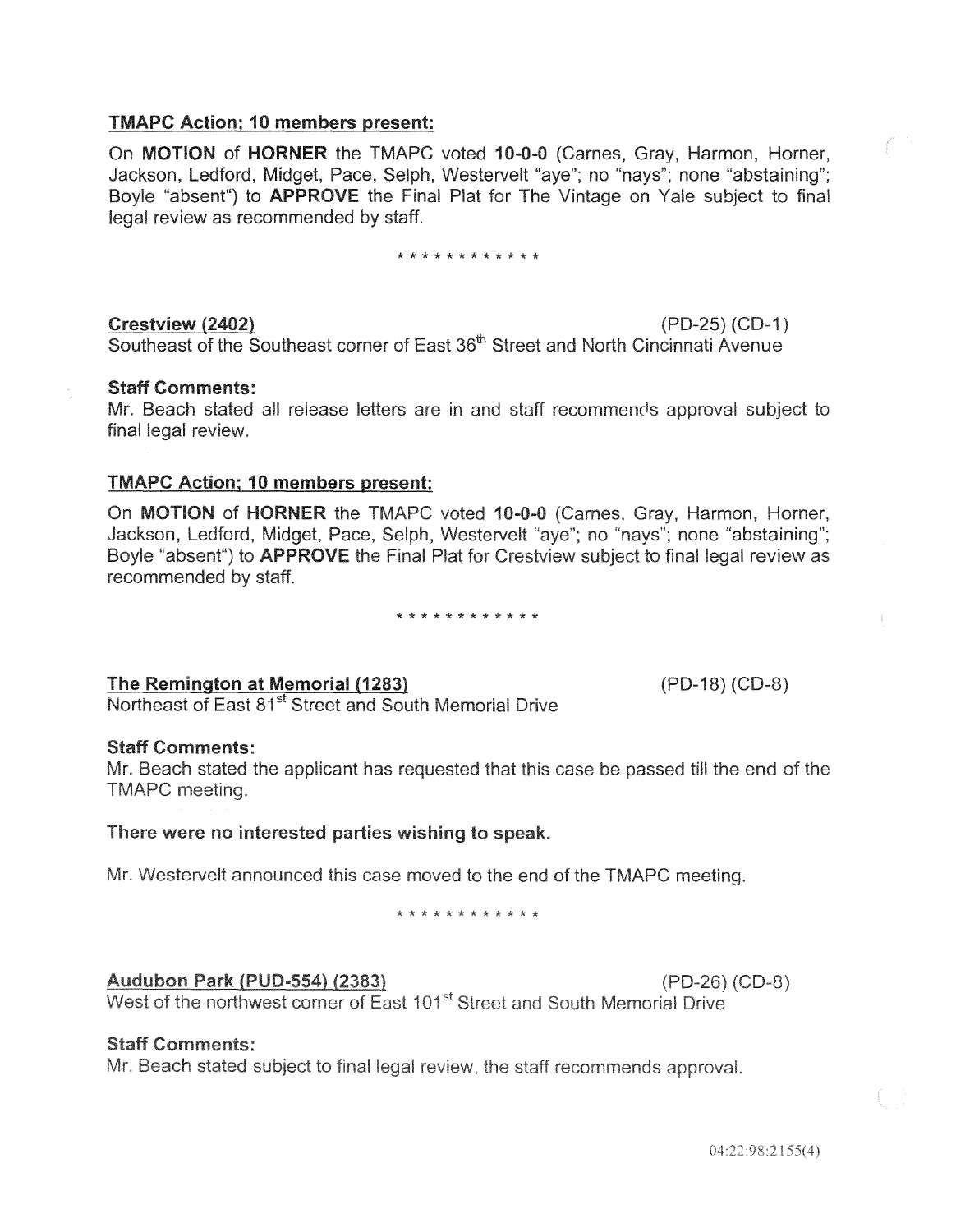#### TMAPC Action; 10 members present:

On MOTION of MIDGET the TMAPC voted 9-0-1 (Carnes, Gray, Harmon, Horner, Jackson, Midget, Pace, Selph, Westervelt "aye"; no "nays"; Ledford "abstaining"; Boyle "absent") to APPROVE the Final Plat for Audubon Park subject to final legal review as recommended by staff.

\* \* \* \* \* \* \* \* \* \* \* \*

# WAIVER OF SUBDIVISION REGULATIONS:

#### Block 26, Gilcrease Hills Village II (2702) (PD-2) (CD-1)

(PD-18) (CD-2)

Northeast of West Pine Street and North L<sup>1</sup> nion Avenue

#### Staff Comments:

Mr. Beach stated the applicant has requested that this case be continued for two weeks.

There were no interested parties wishing to speak.

#### TMAPC Action; 10 members present:

On MOTION of CARNES the TMAPC voted 10-0-0 (Carnes, Gray, Harmon, Horner, Jackson, Ledford, Midget, Pace, Selph, Westervelt "aye"; no "nays"; none "abstaining"; Boyle "absent") to CONTINUE Block 26, Gilcrease Hills Village to May 6, 1998.

\* \* \* \* \* \* \* \* \* \* \* \*

# ZONING PUBIC HEARING:

#### PUD-306-13 - Michael Dodson

East of Northeast corner 101<sup>st</sup> Street and South Delaware (Minor Amendment for an oil and lube facility)

#### Staff Comments:

Mr. Dunlap stated that staff is requesting a continuance to April 29, 1998. He explained that the subject property is going before the Board of Adjustment on April 28, 1998 and the staff would like to have the Board's action before going before TMAPC.

#### **TMAPC Action; 10 members present:**

On MOTION of MIDGET the TMAPC voted 10-0-0 (Carnes, Gray, Harmon, Horner, Jackson, Ledford, Midget, Pace, Selph, Westervelt "aye"; no "nays"; none "abstaining"; Boyle "absent") to **CONTINUE** PUD-306-13 to April 29, 1998 at 1:30 p.m.

#### \* \* \* \* \* \* \* \* \* \* \* \*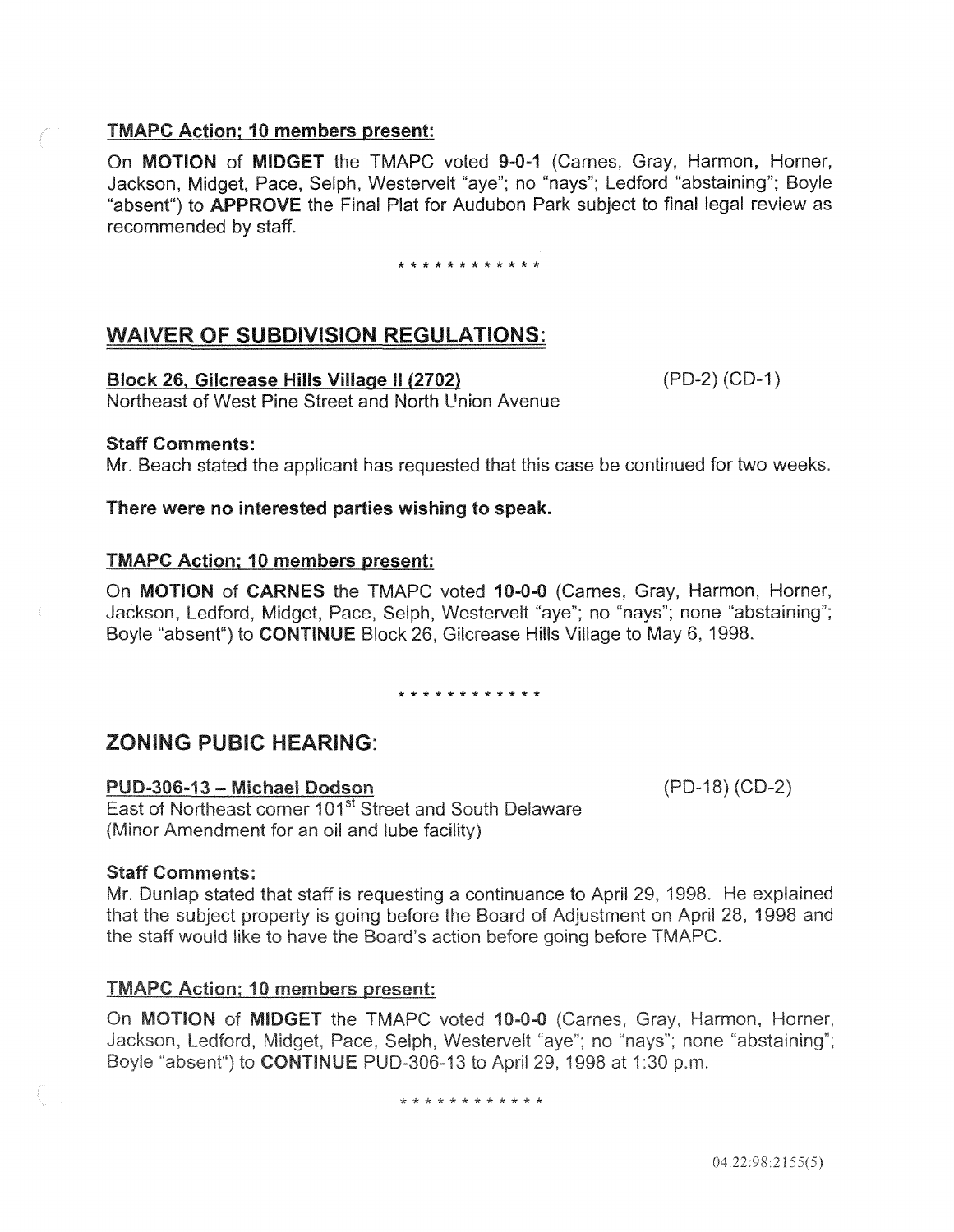#### $Z-5956-SP-2b-Stephen Schuller$  (PD-18) (CD-8)

South and East of Southeast corner East 61<sup>st</sup> Street and Mingo Valley Expressway (Minor Amendment Corridor Site Plan for a proposed convenience store.)

#### Staff Recommendation:

The applicant is requesting Minor Amendment approval for a revised corridor site plan on a 9.48 tract located east of the southeast corner of East 61st Street South and Hwy. 169. The site plan indicates a convenience store in Development Area A and a restaurant in Development Area B. Development Area B will be donated to the City of Tulsa as open space and drainageway. Development Area B abuts Development Area C that was designated as open space and drainage area in the original 1993 approval.

Staff has reviewed the request, including the detail site plan for the convenience store and attached letter outlining the donation of open space and elimination of any building usage in Development Area B, and finds the proposal meets bulk and area, height, setback, access, circulation, parking, signage, and landscaped open space standards of the original corridor site approval.

A Minor Amendment approved in 1997 increased the permitted ground sign height in Development Area A, but this sign is being deleted in the current site plan and is not being requested by the applicant to remain as part of the development specifications. In addition, the donation of land and prohibition on building within Development Area B further modify the development specifications and can be summarized as follows:

#### **Corridor Development Specifications**

| Development Area A |  |
|--------------------|--|
| Use:               |  |

Lot Area: **Building Area:** Coverage: **Building Height: Off-Street Parking:** Landscaped Open Space:

Development Area B Use<sup>.</sup> Lot Area: **Building Area and Coverage:** 

Development Area C Use: Lot Area: **Building Area and Coverage:** 

Convenience Store with eight gasoline pumps (Use Unit 13) 72,550 square feet 4,500 square feet  $6%$ 20 feet 19 spaces 10% minimum

Open space and drainage area 35,719 square feet **None** 

Open space and drainage area 353,272 square feet **None**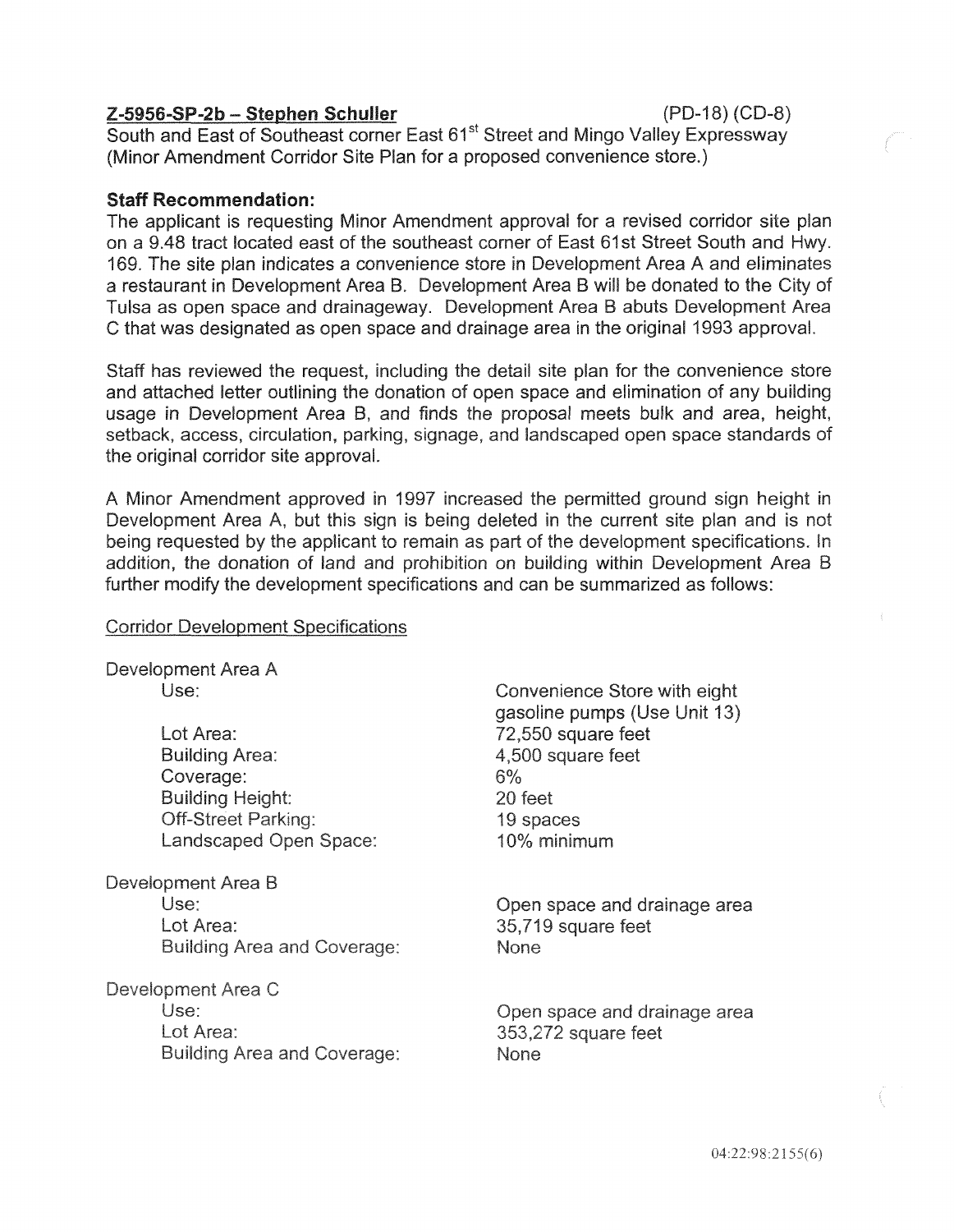| <b>Screening Fences:</b> | None                                                                                                                                                                              |
|--------------------------|-----------------------------------------------------------------------------------------------------------------------------------------------------------------------------------|
| <b>Access Points:</b>    | Vehicular access to Development Area<br>A will be from the mutual access drive<br>on E. 61st Street South and on 107th E.<br>Avenue (a collector).                                |
| Landscaping:             | Development Area A will contain not<br>less than 10% Landscaped Open<br>Space; Development Areas B and C will<br>be maintained as natural open space<br>and overland drainageway. |
| Signage:                 | One ground sign will be permitted along<br>the East 61st Street frontage not to<br>exceed 25 feet in height and 240 square<br>feet of display surface area.                       |

Based on review of the Revised Corridor Site Plan and conformance to previouslyapproved or modifications to development specifications, staff recommends APPROVAL of Corridor Site Plan Minor Amendment Z-5959-SP-2b as submitted.

approval does include Detail Sign and Landscape Plan approval

#### There were no interested parties wishing to speak.

Stephen Schuller, indicated he agreed with staff's recommendation.

#### **TMAPC Action; 10 members present:**

On **MOTION** of **HORNER** the TMAPC voted 9-0-1 (Carnes, Gray, Harmon, Horner, Jackson, Ledford, Midget, Pace, Selph, "aye"; no "nays"; Westervelt "abstaining"; Boyle "absent") to APPROVE the Corridor Site Plan Minor Amendment for Z-5959-SP-2b as recommended by staff.

Legal Description for Z-5959-SP-2b:<br>The South 220' of the North 295' of the E/2, E/2, NW/4, NE/4 of Section 6, T-18-N, R-14-E of the IBM, Tulsa County, State of Oklahoma, according to the U. S. Government survey thereof.

\* \* \* \* \* \* \* \* \* \*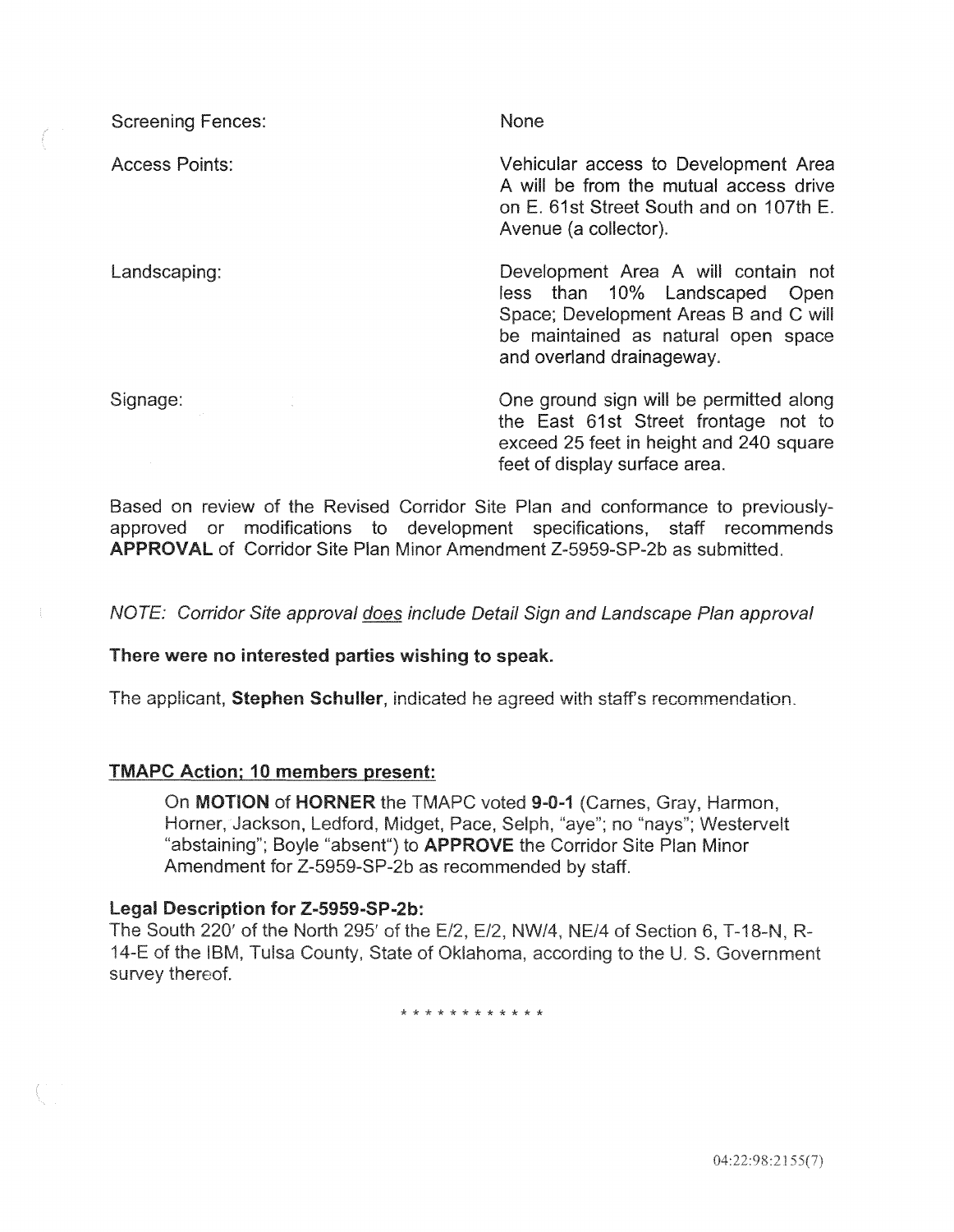# PUBLIC HEARING FOR COMPREHENSIVE PLAN AMENDMENTS:

#### Public hearing to amend the Historic Preservation Plan, a part of the Comprehensive Plan for the Tulsa Metropolitan Area; resolution.

#### TMAPC Comments:

Mr. Westervelt announced that there has been a timely request for a continuance until June 17, 1998. He explained that the continuance was requested in order for staff to provide more detail on the plan proposed for

#### Staff Comments:

Ms. Matthews stated the Chairman of the Tulsa Preservation requested a continuance in order to have additional time to respond to more information.

#### There were no interested parties wishing to speak.

#### TMAPC Action; 10 members present:

On MOTION of LEDFORD the TMAPC voted 10-0-0 (Carnes, Gray, Harmon, Horner, Jackson, Ledford, Midget, Pace, Selph, Westervelt "aye"; no "nays"; none "abstaining"; Boyle "absent") to **CONTINUE** the Public Hearing to amend the Historic Preservation Plan, a part of the Comprehensive Plan for the Tulsa Metropolitan Area; resolution to June 17, 1998.

\* \* \* \* \* \* \* \* \* \* \* \*

# OTHER BUSINESS:

PUD-176-3 - Perry Kirkendall Northwest corner East 81<sup>st</sup> Street and South Yale (Detail Site Plan)

#### **Staff Recommendation:**

The applicant is requesting Detail Site Plan approval to locate a 130-foot monopole antenna and antenna structure and related equipment shelter in the western portion of Development Area A. The underlying CS zoning classification for Development Area A allows Use Unit 4 by right.

Staff has reviewed the request and finds the tower meets height, setback and screening requirements of the code.

Staff, therefore, recommends **APPROVAL** of the site plan as submitted.

 $(PD-18) (CD-8)$